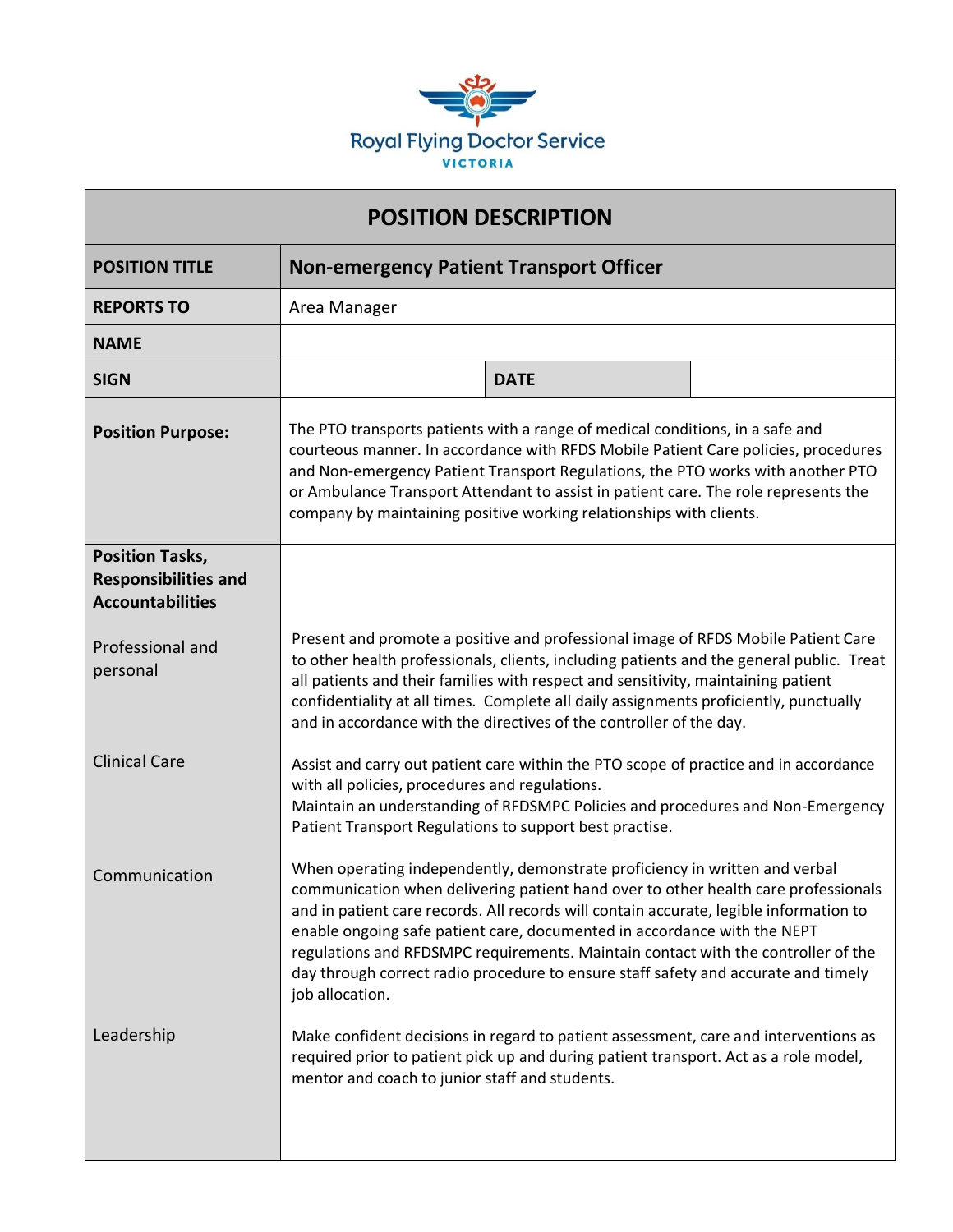| Educational                                  | Demonstrate and participate in ongoing yearly mandatory accreditation to ensure<br>safe work practice and compliance with NEPT Regulations.<br>Maintain currency of professional qualifications and an awareness of issues relating<br>to patient transport.                                                                                                               |                                                                        |  |
|----------------------------------------------|----------------------------------------------------------------------------------------------------------------------------------------------------------------------------------------------------------------------------------------------------------------------------------------------------------------------------------------------------------------------------|------------------------------------------------------------------------|--|
| Safe Work Practices<br>and Infection Control | Demonstrate and promote safe work practices. Demonstrate a high level of<br>understanding and adherence to the principals of manual handling and infection<br>control standards. Participate in daily and weekly infection control activities<br>documented in the procedures manual. Be accountable for providing a safe work<br>place for self, co-workers and patients. |                                                                        |  |
| <b>Quality Assurance</b>                     | Drive company vehicles in a safe and courteous manner, obeying all road rules with<br>patient safety and comfort paramount. Ensure vehicles are equipped and in a state of<br>readiness at all times, in accordance with RFDSMPC policies.                                                                                                                                 |                                                                        |  |
|                                              | Participate, promote and contribute to Quality Assurance activities RFDS Mobile<br>Patient Care generate to continually improve performance in patient care and service<br>delivery. Promote the use of incident/near miss reporting as means to improve the<br>service we provide.                                                                                        |                                                                        |  |
|                                              | Demonstrate a cost effective approach for the use of resources.                                                                                                                                                                                                                                                                                                            |                                                                        |  |
| <b>Working</b>                               | Internal                                                                                                                                                                                                                                                                                                                                                                   | <b>Purpose</b>                                                         |  |
| <b>Relationships:</b>                        | Control Room team                                                                                                                                                                                                                                                                                                                                                          | Coordinate patient transfer                                            |  |
|                                              | Area Manager                                                                                                                                                                                                                                                                                                                                                               | Impart skills in line with RFDSMPC values and<br>processes             |  |
|                                              | <b>ATA</b>                                                                                                                                                                                                                                                                                                                                                                 | Assist in patient care                                                 |  |
|                                              | Administration                                                                                                                                                                                                                                                                                                                                                             | Forward all patient information for billing/stats                      |  |
|                                              |                                                                                                                                                                                                                                                                                                                                                                            |                                                                        |  |
|                                              | <b>External</b>                                                                                                                                                                                                                                                                                                                                                            | <b>Purpose</b>                                                         |  |
|                                              | Clients-Hospital                                                                                                                                                                                                                                                                                                                                                           | Maintain positive relationships                                        |  |
|                                              | - Patients                                                                                                                                                                                                                                                                                                                                                                 | Provide safe patient care                                              |  |
| Scope:                                       | 1.<br>Revenue                                                                                                                                                                                                                                                                                                                                                              |                                                                        |  |
|                                              | <b>Budget</b><br>2.                                                                                                                                                                                                                                                                                                                                                        |                                                                        |  |
|                                              | Direct/indirect reports<br>3.                                                                                                                                                                                                                                                                                                                                              |                                                                        |  |
| <b>Qualifications and</b>                    | Patient Transport Officer, Certificate III.<br>1.                                                                                                                                                                                                                                                                                                                          |                                                                        |  |
| <b>Experience:</b>                           | <b>Current Victorian Manual Drivers Licence</b><br>2.                                                                                                                                                                                                                                                                                                                      |                                                                        |  |
|                                              | 3.                                                                                                                                                                                                                                                                                                                                                                         | Current Working with Children Check and satisfactory Police Check      |  |
|                                              | 4.                                                                                                                                                                                                                                                                                                                                                                         | Have the ability to drive in both city and country traffic conditions. |  |
|                                              | Able to work shift work including some weekends.<br>5.                                                                                                                                                                                                                                                                                                                     |                                                                        |  |